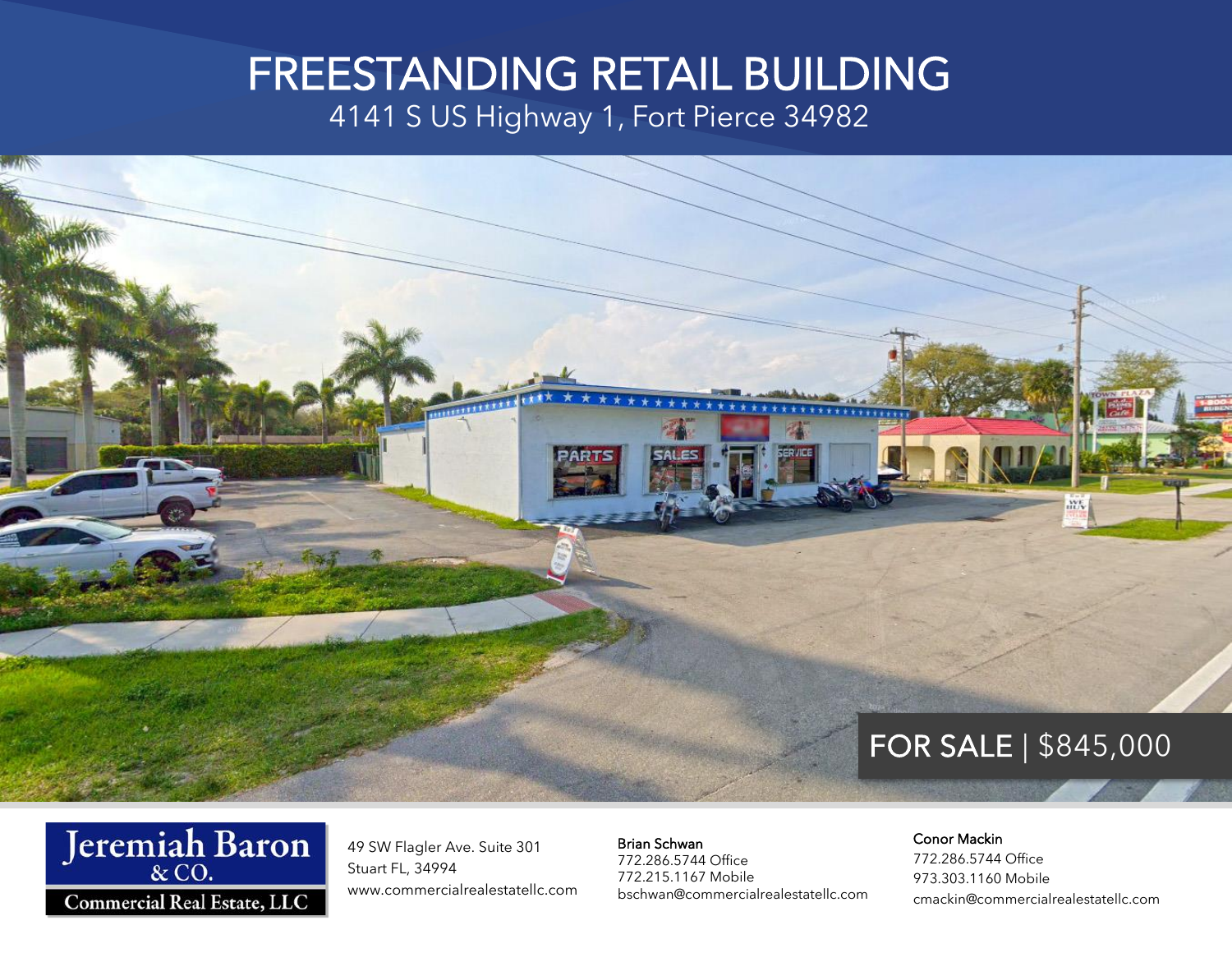# PROPERTY OVERVIEW

- Excellent freestanding retail building available as an owner/user opportunity!
- Building features a showroom area, office, and fenced storage in the rear. Front doors and windows are equipped with accordion storm shutters.
- There's about 138 feet of exposure to US-1 which receives high traffic counts and surrounded by National and regional brands such as Jetson TV and Appliance and multiple auto dealerships.



| <b>PRICE</b>             | \$845,000           |
|--------------------------|---------------------|
|                          |                     |
| <b>BUILDING SIZE</b>     | 4,379 SF            |
|                          |                     |
| <b>BUILDING TYPE</b>     | Auto Service        |
|                          |                     |
| <b>ACREAGE</b>           | 0.36 AC             |
|                          |                     |
| <b>FRONTAGE</b>          | 138'                |
|                          |                     |
| <b>TRAFFIC COUNT</b>     | 41,500 ADT          |
|                          |                     |
| <b>YEAR BUILT</b>        | 1978                |
|                          |                     |
| <b>CONSTRUCTION TYPE</b> | <b>CBS</b>          |
|                          |                     |
| <b>ZONING</b>            | C-3 (Ft. Pierce)    |
|                          |                     |
| <b>LAND USE</b>          | CC                  |
|                          |                     |
| <b>PARCEL ID</b>         | 2434-314-0002-010-0 |

NO WARRANTY OR REPRESENTATION, EXPRESS OR IMPLIED, IS MADE AS TO THE ACCURACY OF THE INFORMATION CONTAINED HEREIN, AND THE SAME IS SUBMITTED SUBJECT TO ERRORS, OMISSIONS, CHANGE OF PRICE, RENTAL OR OTHER CONDITIONS, PRIOR SALE, LEASE OR FINANCING, OR WITHDRAWAL WITHOUT NOTICE, AND OF ANY SPECIAL LISTING CONDITIONS IMPOSED BY OUR PRINCIPALS NO WARRANTIES OR REPRESENTATIONS ARE MADE AS TO THE CONDITION OF THE PROPERTY OR ANY HAZARDS CONTAINED THEREIN ARE ANY TO BE IMPLIED.

Jeremiah Baron Commercial Real Estate, LLC

49 SW Flagler Ave. Suite 301 Stuart FL, 34994 www.commercialrealestatellc.com Brian Schwan 772.286.5744 Office 772.215.1167 Mobile bschwan@commercialrealestatellc.com

#### Conor Mackin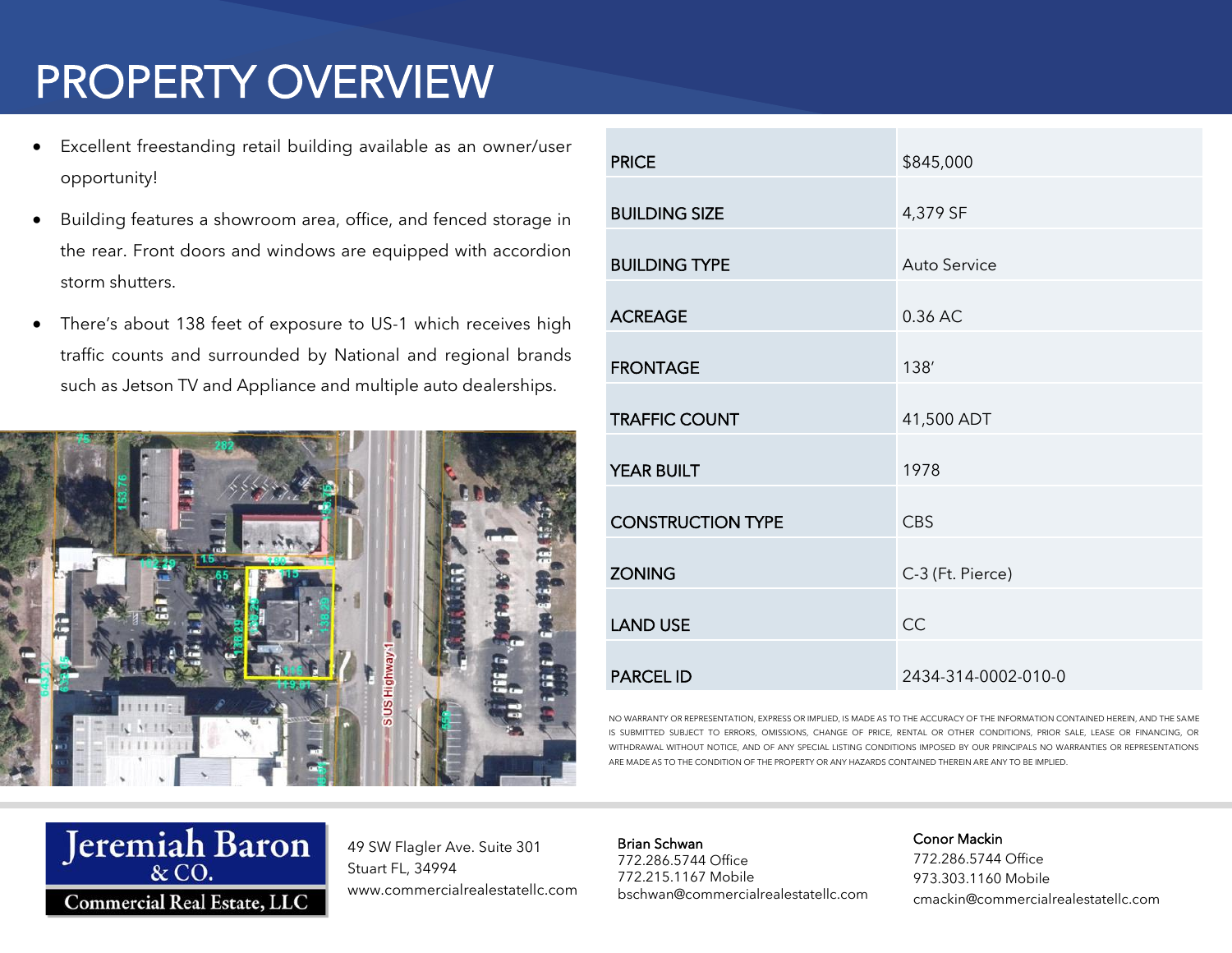## **DEMOGRAPHICS**

| 2021 Population Estimate |        | 2021 Average Household Income |          | Average Age |       |
|--------------------------|--------|-------------------------------|----------|-------------|-------|
| 1 Mile                   | 3,849  | 1 Mile                        | \$59,456 | l Mile      | 42.20 |
| 3 Mile                   | 28,803 | 3 Mile                        | \$59,394 | 3 Mile      | 40.80 |
| 5 Mile                   | 86,004 | 5 Mile                        | \$61,522 | 5 Mile      | 41.30 |

| 2026 Population Projection |        | 2021 Median Household Income |          | Median Age |       |
|----------------------------|--------|------------------------------|----------|------------|-------|
| 1 Mile                     | 4,129  | ' Mile                       | \$47,018 | 1 Mile     | 43.20 |
| 3 Mile                     | 30,741 | 3 Mile                       | \$45,847 | 3 Mile     | 40.70 |
| 5 Mile                     | 93,259 | 5 Mile                       | \$46,606 | 5 Mile     | 41.40 |
|                            |        |                              |          |            |       |



49 SW Flagler Ave. Suite 301 Stuart FL, 34994 www.commercialrealestatellc.com Brian Schwan

772.286.5744 Office 772.215.1167 Mobile bschwan@commercialrealestatellc.com

### Conor Mackin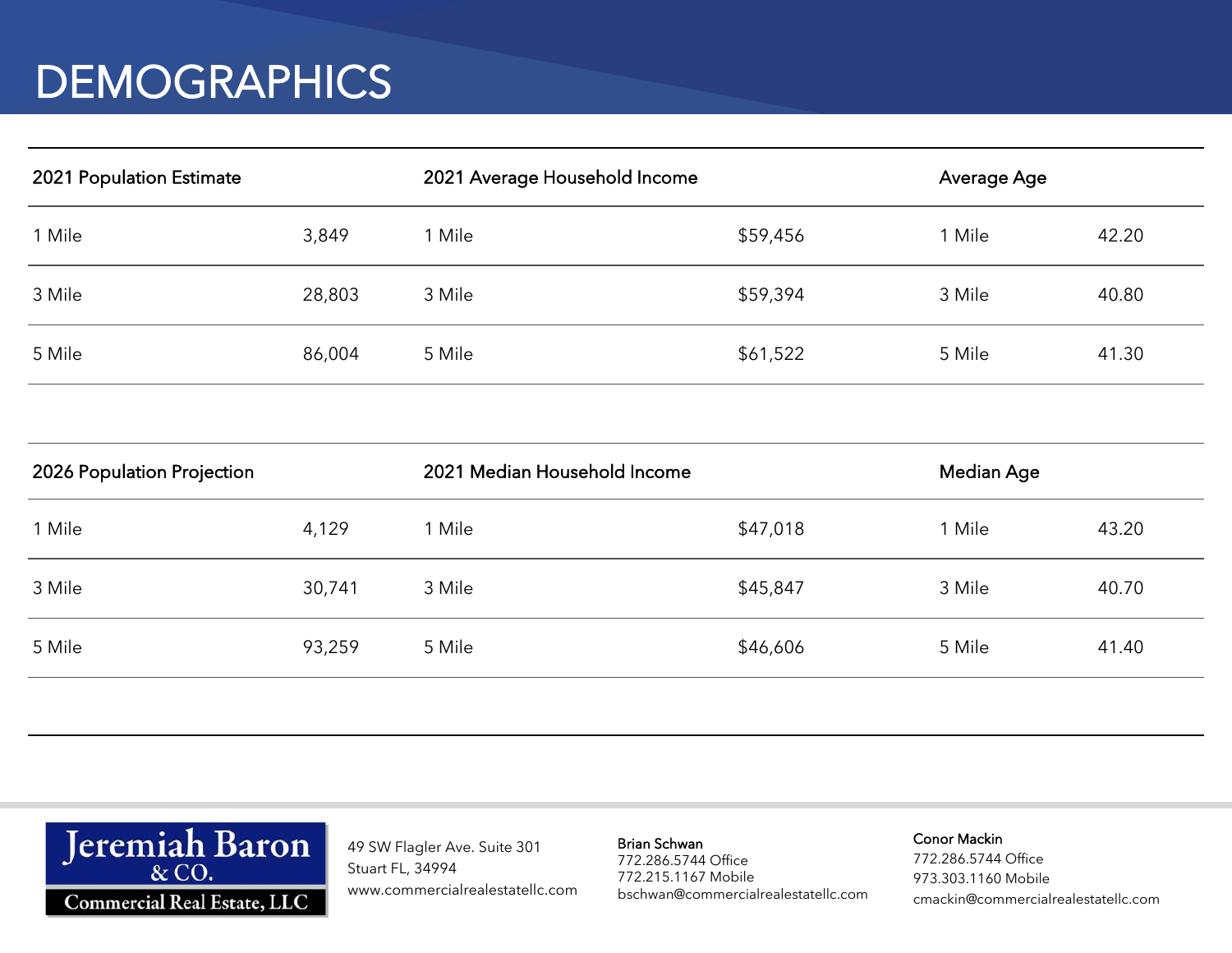# ZONING INFORMATION

### Sec. 22-31. - General Commercial Zone (C-3).

(a) Purpose. The district is intended to provide for a broad variety of business activities including shoppers' goods stores, convenience goods and service establishments, offices and tourist/entertainment facilities. Many public and semi-public uses are also appropriate. Compared to the C-4 zone, this district is more suitable for uses requiring a high degree of accessibility to vehicular traffic, low intensity uses on large tracts of land, most repair services and small warehousing and wholesaling operations. Although this zone should be located along or near arterial or collector streets, it is not the intent of this district to encourage the extension of strip commercial areas. Instead it should promote concentrations of commercial activities.

(b) Basic use standards. Uses in a C-3 zone must meet the requirements of this section. More restrictive requirements, set forth in accordance with other provisions of this chapter, must be satisfied by some conditional uses.

- (1) Lot size.
- a. The minimum lot area shall be ten thousand (10,000) square feet.
- b. The minimum lot width shall be seventy (70) feet.
- c. The minimum lot depth shall be ninety (90) feet.
- (2) Yards.
- a. The minimum depth of the front yard will be twenty-five (25) feet.
- b. The minimum yard depth (if not the front yard) for portions of the property abutting a public right-of-way or residential district shall be fifteen (15) feet.
- (3) Lot coverage. Buildings shall not cover more than sixty (60) per cent of the lot area.

(4) Building height. No building shall exceed a height of sixty-five (65) feet above grade, except that multifamily developments in accordance with the requirements of the R-5 zone may be approved.

- (c) Other applicable use standards.
- (1) Site plan review shall be required as outlined in section 22-58.



49 SW Flagler Ave. Suite 301 Stuart FL, 34994 www.commercialrealestatellc.com (2) Accessory buildings shall comply with all yard, lot coverage and building height requirements of this chapter.

(3) Every lot shall abut a street other than an alley for at least fifty (50) feet.

(4) Materials or objects which would detract from the open space character of an uncovered or unenclosed area will not be permitted in such an area.

(5) All uses will comply with applicable access, parking and loading standards in sections 22-60 and 22-61.

(6) Conditional uses will meet the requirements in sections 22-74 through 22-86.

- (7) Signs will comply with standards referred to in section 22-55.
- (8) All other applicable ordinance requirements will also be satisfied.

(9) An adult establishment is not permitted in C-3 unless the adult establishment is at least:

a. One thousand (1,000) feet from any other adult establishment:

b. Four hundred (400) feet from any established church, public or private school, public playground or public park;

c. Four hundred (400) feet from any areas zoned E-1, R-1, R-2, R-3, R-4, or R-5.

(10) For purposes of the distance limitations contained in subsection (e)(9) above, the measurement shall be made by extending a straight line from the main entrance of the building of the adult establishment to the:

- a. Front door of the main building occupied by any other adult establishment or any established church; or
- b. To the nearest property line of any residential district, playground, school or park.

Brian Schwan 772.286.5744 Office 772.215.1167 Mobile bschwan@commercialrealestatellc.com

#### Conor Mackin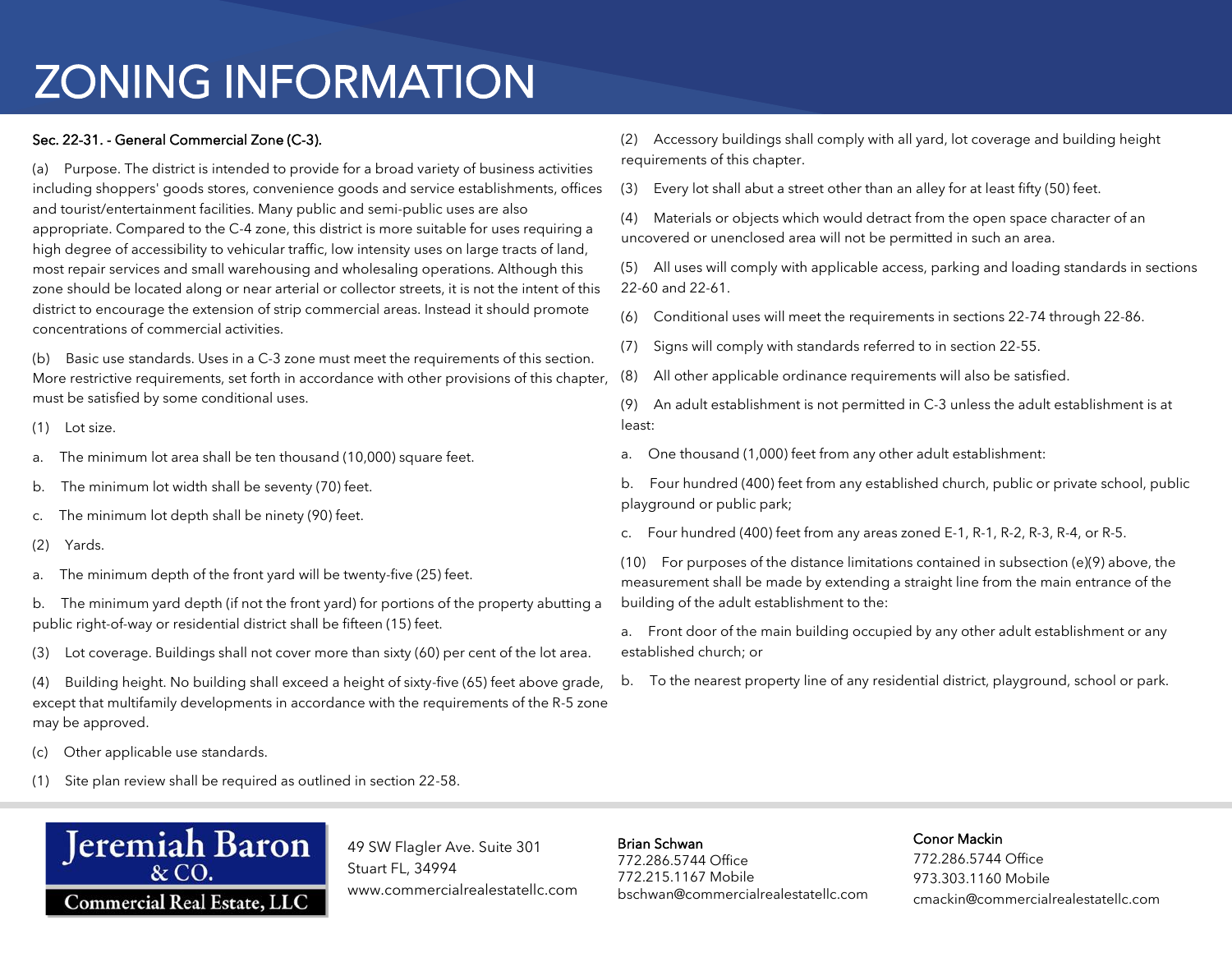## FLOOR SKETCH





49 SW Flagler Ave. Suite 301 Stuart FL, 34994 www.commercialrealestatellc.com Brian Schwan

772.286.5744 Office 772.215.1167 Mobile bschwan@commercialrealestatellc.com

#### Conor Mackin